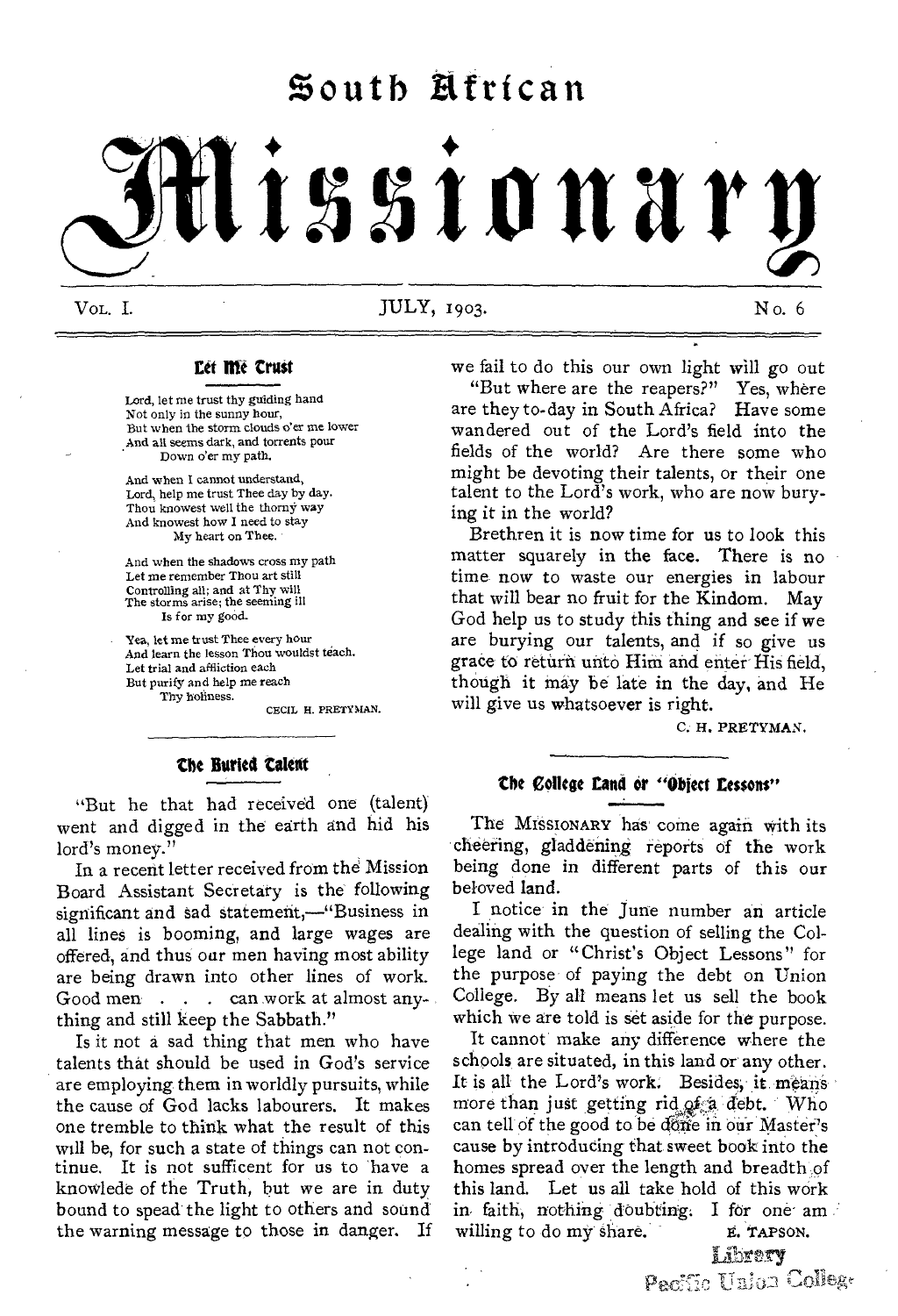#### Bow the Beaconsfield Society Dot Out of Debt

 $\mathcal{E}_{\mathcal{A}}$ 

For several years the Beaconsfield Soeiety has been struggling under a debt which seemed to have fastened itself on the church with the intention to stay. The debt did not seem to grow, but remained about the same size,year after year. At the begining of this year, however, Brother Tickton was chosen librarian. Feeling that very little advanced missionary work could be undertaken as long as the society was confronted with this debt, Brother Tickton made up his mind that, by the grace of God, the debt must be cleared out of the way.

The matter was laid before the church and the hearty co-operation of all the members secured. Whenever God's people have united in seeking Him and asking for deliverance from bondage, He has never failed them. The following from Brother Tickton, which he used in connection with his work in the church, will show how the victory was won.

#### DEBT

 $\sim$  1

#### $JANCARY I, 1903-f21-16-4.$

SATAN: You will never be able to pay off this large amount. It is impossible. It has been standing for a number of years.

CHRIST: Have faith in God. Work and pray. Without me ye can do nothing.

#### **DEBT**

#### APRIL  $\mathfrak{t}$ , 1903,  $\pounds$ II-7-I.

- SATAN: The brethren have given enough. They can not afford to give more. There are so many things to support. The weekly offerings and special donations are being asked for all the time.
- CHRIST: The battle is not yours but the Lord's. For every beast of the forest is mine, and the cattle upon a thousand hills. The world is mine and the fulness thereof.

#### DEBT

#### JUNE 24,  $1903 - 23 - 8 - 7$

- SATAN: 'It is too much to raise in one meeting. Such an amount in one day from such a small company is unreasonable. We are not made of money. You must wait till next quarter. It is really too bad, but it can, not be helped.
- CHRIST: All things are possible to him that believeth. My grace is sufficient for thee.
- THE CHURCH: My faith looks up to thee, thou<br>Lamb of Calvary. We shall come off more than conquerors.

#### The Disease Has Disappeared.

#### JULY 2, 1903.

CHRIST: Thy faith hath made thee whole. Go. in peace and sin no more.

We have secured Brother Tickton's permission to print this as an encouragement to other societies and individua/s who have unfortunately fallen into the grasp of a monster debt. God does not want us to be in debt any more than He wants us to be in sin. If we have the faith that will set us to work, He will deliver us from every form of bondage, and cause us to walk "in the liberty wherewith Christ hath made us free."

o. O. F

#### have You Huy Spare Bibles

Readers of the MISSIONARY may have already heard about Sister Wocke's Sunday school at the camp in Bloemfontein. It was started two weeks ago, and so far has been very well attended. But many of the children who come do not possess a Bible of their own, and are very anxious to have one so they can study the lesson during the week and learn the memory verse. Now I know that many among our people have more than one Bible, and perhaps would be glad to use the extra ones for a missionary purpose by placing them in the hands of some poor children who have not the means for purchasing even one copy of the Book. Either Dutch or English Bibles would be very acceptable for those attending the Sunday school. Will any brother or sister who has a spare Bible and who wishes to, make the very best use of it, please send it to Mrs. A. Wocke, 57 Railway Cottage, Bloemfontein, O. R. C. ?

Old copies of the *Little Friend* and *Youth's Instructor* would also 'be gratefully accepted for the same purpose. I gave a few old copies, of the *Little Friend* to some of our Sunday school children last week, and it was delightful to see how pleased they were. Dear friends and readers of the MISSIONARY, do please help us with your prayers and spare Bibles. E. COURT.

#### Show Your Colours

I want to tell the children a little tale, hoping it will help them to always show their colours. You know when a ship comes into a harbour the people on the land look the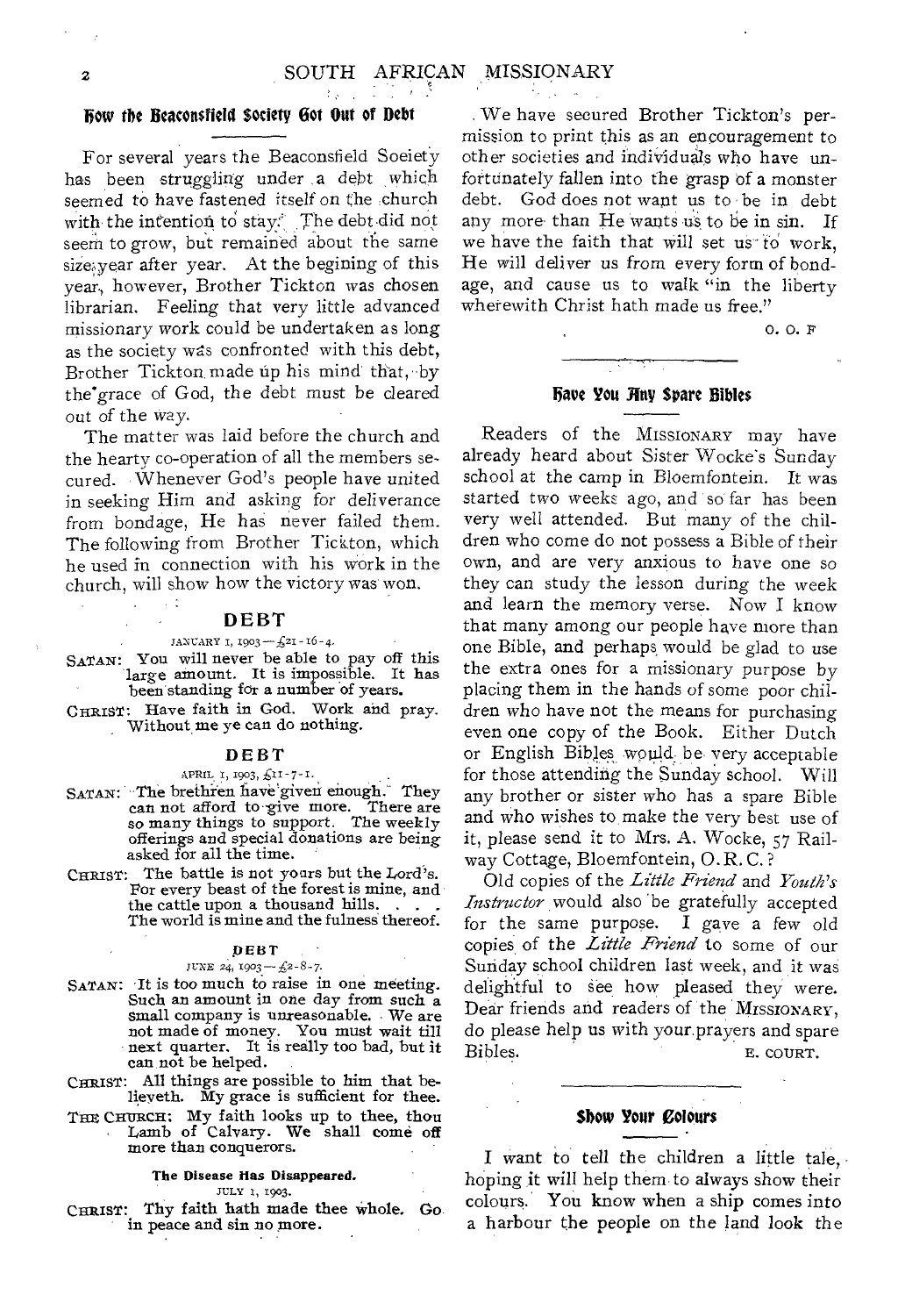first thing to see what flag, or colours, she carries. They can then tell to what country she belongs. You know we often hear how some brave soldier in the thickest of the battle rescued the colours of his regiment, or how they stood for their flag. Well, that is just what we as Christians should do for *our* Captain, who is Christ.

Not long since a gentleman was spending the Sabbath in Johannesburg. He started out to find, if he could, the place where the meeting was held. He went the length of one street, but could neither see any one that looked as though they were going to church, nor hear any singing. He then turned down another street and there saw some children, and one little girl carrying a Bible in her hand. Now this gentleman thought within himself, "those children are going to church, for they would not be carrying a Bible to-day unless they were Sabbath-keepers." So he followed the children, and soon came to the house where they were holding meeting.

Supposing this little girl had had her Bible all nicely wrapped in brown paper and neatly tied as parcels are put up in the shop, that gentleman would not have found the place of meeting and would have spent a lonely Sabbath in the great, wicked city.

Jesus is the greatest King and we are all children of this King, and the Bible is His letter to us. Now, if we were to get a letter from King Edward, would we not be very particular to carry it where everyone could see it, and feel very proud of the honour? We ought to be very glad that we have the Bible, and should not be careful to wrap it up so as to make the people on the street as we come along think we have been shopping. We never know what stranger is watching us, hoping to see some one with a Bible so he too can find his way to church. We ought not to be ashamed that we belong to God's country, for Jesus says if we are ashamed of Him, He will be ashamed of us, and *that* will shut us out of the new earth.

"Example is better than precept," and so never be afraid to be seen carrying your Bibles in your hands, and unwrapped.

I. M. MASON.

Is not the MISSIONARY too good to miss.

#### What the Children Can Do

Last Summer while attending the Summer School at Berrien Springs, Michigan, Dr. Paulson visited us with his paper, *The Life Boat.* Hundreds of orders were taken from the teachers who intended to use these papers as a means for practical missionary work. These the children were to sell and receive the profits, the teacher always encouraging them to use the profits in some missionary project as they deemed best.

Not long ago a consignment of *Life Boats*  came to hand, and it was wonderful with what zeal and energy the children went about selling and taking orders. In a few days, using only spare moments, they had obtained nineteen subscriptions besides selling a good number.

In like manner each month the *South African Sentinel* is sold. Often during the noon hour from one to a dozen papers are sold. Where these papers are once sold they usually receive a hearty welcome the second time, and usually the *Sentinel* is left in these homes each month.

The children enjoy this work and are thus getting the truth before the people. Many of these children are not of our faith; still their little hearts seem all aglow to do what they can. May we not learn a lesson from them and "Go and do likewise?"

CORA M. BLODGETT.

#### Working for the Children in Bloemfontein

It gives me great pleasure to tell you of the success in our work up here. Two months ago I started a small day school and took in as many children as my dining-room would hold. I had several applications for more pupils, but had to refuse them for the time being.. I hope God will open the way soon.

Some of those who are attending my school expressed a wish that they would like their friends and relatives to enjoy the Bible stories in Dutch. So last week I did all I could to secure a meeting-place that would hold more than my dining-room. With God's blessing, Sister Court and I opened our Sunday school last Sunday morning in a nice, clean tent where twenty-nine eager listeners enjoyed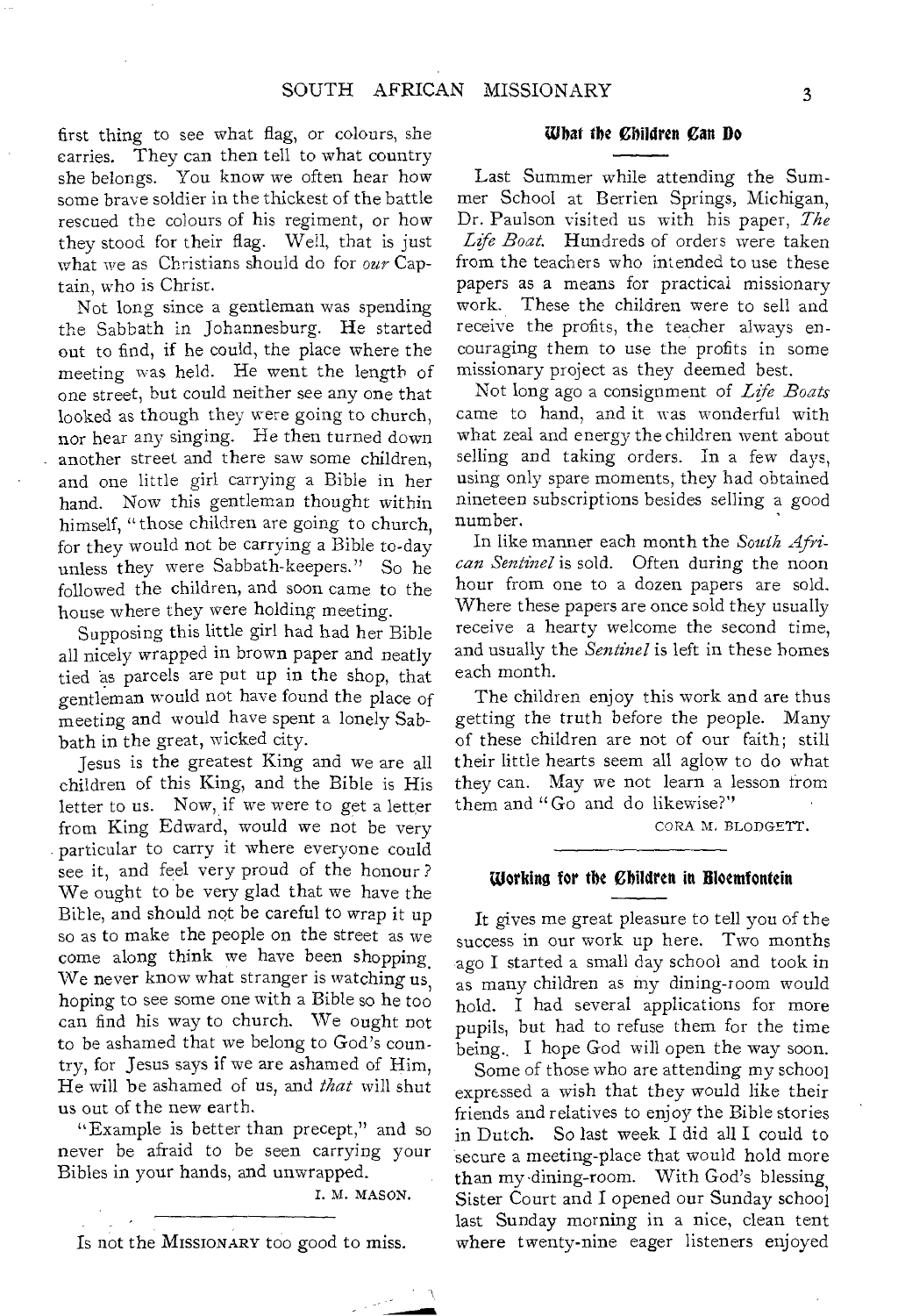our study from the Psalms. Our memory verse was Matt. 5 : 3. Sister Court taught her class in English and I taught in Dutch. As we have no Dutch hymn books, I had prepared twelve copies of the hymns we selected, which made me very tired, as I don't like writing, but the reward was sweet. We all enjoyed the meeting very much.

In the afternoon we had to walk for nearly an hour up Naval Hill to our afternoon meeting-place. Praise the dear Lord for his blessings. Brethren and sisters, please pray for us and the work here. 'Till Jesus comes.

Your sister in His work,

H. WOCKE.

#### **Rokeby Park help Band**

It is now about six months since the readers of the MISSIONARY have heard from our Help Band. It is not because we have let our Band fall through, for the missionary spirit increases as the months roll by.

It was decided at the beginning of the year that the proceeds of our work for the quarter be donated to the Barotse Mission, But as the amount was so small at the end of that term, owing to not having the full number of meetings, it was thought best that we work another three months for the same mission. We now forward with much pleasure the amount of  $f_4$  ros., praying that God's blessing may rest on the work in Barotseland and other missions.

Whilst the sisters have been working with their sewing needles, and the children with their knitting needles, the brethren have not been idle, as they have sent out papers to the number of 848 for the last two quarters.

We hold our Band meetings once a fortnight. RUBY WILLMORE, *Secretary.* 

#### **missionary Work in Grahamstown**

(Part of a letter just received from Sister Sparrow.—Ed.) Dear Brother,—We have just organised a mission band to sell, loan, and distribute reading matter among the people of Grahamstown. There are only a few of us, but with the help of God we want to do something to help get the message before the people. We know we can not do much, but anyway we will do

what we can. Some will take a paper or a tract when they will not have a talk or a Bible reading. So we decided to take forty copies of the *Sentinel* and ten copies of the *yournal of Health.* 

We would like you to write us about tract work. We have decided to begin with ten shillings worth, and will leave it with you to select the tracts. How is the envelope system in tracts? Do you think that would be a good plan ? What have you in the Kaffir language, such as books and tracts?

> Your sister in Christ, S. SPARROW.

#### **Special mention**

Last month we wrote to the general manager of the Standard Bank of South Africa, setting forth the nature of our work, and requesting the privilege (I) of having all cheques drawn by the South African Union Conference and the International Tract Society, cashed at any of the branches of this bank in South Africa without the usual charge for commission ; and (2) of having funds deposited at any of the branches of this bank to the credit of either of these accounts free of commission.

These requests were both granted. Any of our workers who are fortunate enough to come into possession of a Union Conference or International Tract Society cheque will please remember that it can be cashed as far away as Bulawayo or Blantyre without commission. Please remember also that the safest way to send funds to the general office in Cape Town is by bank deposit. In case you are sending funds to the Union Conference, make out two deposit slips, writing at the top in full, "The South African Union Conference of Seventh-day Adventists, Cape Town." One of these slips will be retained by your banker, while the other will be signed as a receipt which you will send to us. Be sure to mention the special arrangement about the commission.

*Sec. and Treas., S. A. U. C.* 

—Let all church librarians read the article in the *Review* of June 9, page 21, entitled, Duties of a Church Tract Society Librarian,"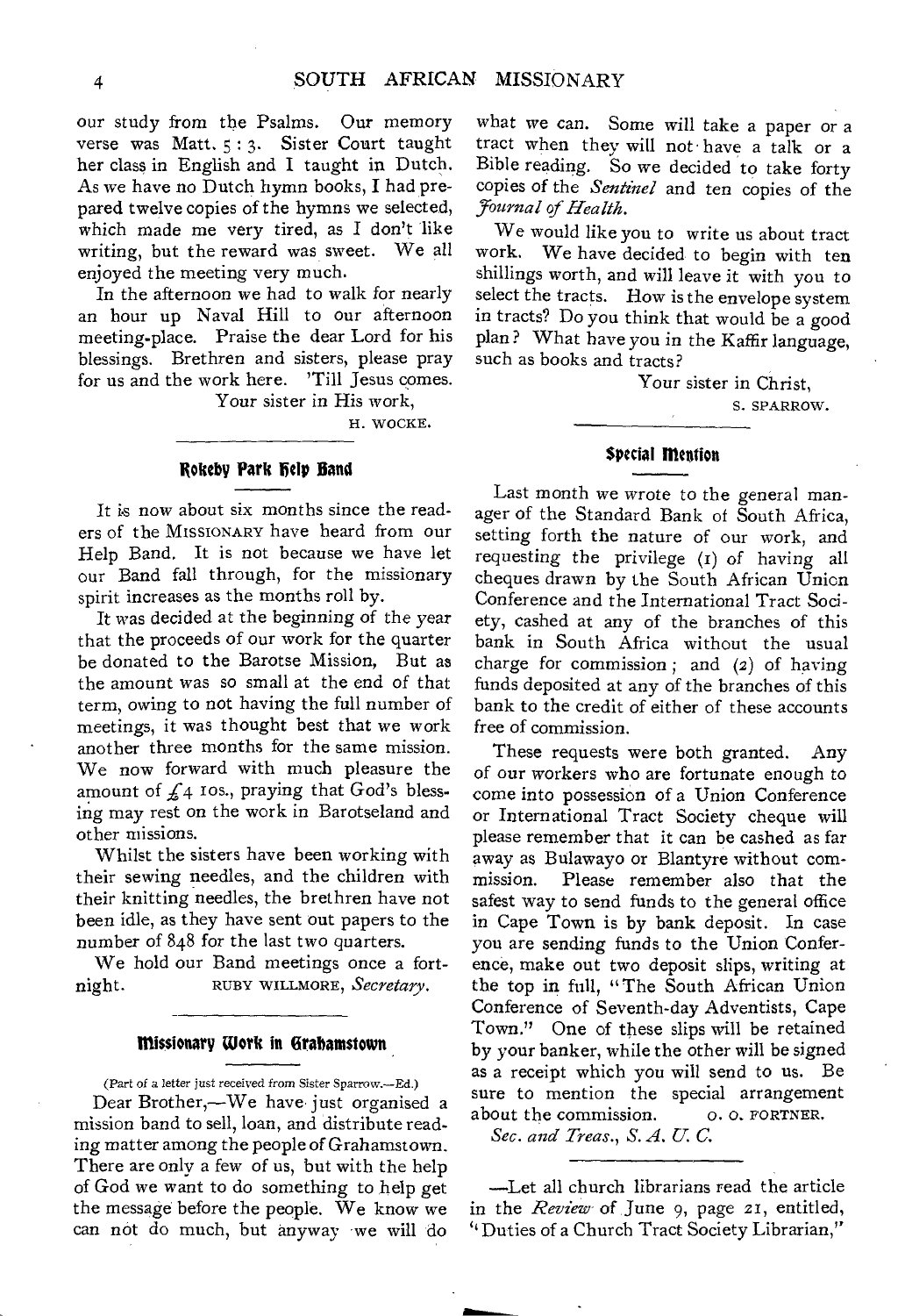#### Report of Cithes Received-hatal - Cransvaal

(For Half Year Ending June 3o, 1903.)

We present below our first half-yearly report of tithes paid into the Conference treasury by our churches and companies. No doubt our members will be pleased to see how the Lord has prospered us in this respect, and will feel a sense of satisfaction and joy in knowing that they have had a part and privilege in making up this sum. We join with the Psalmist in praise—" Blessed be the Lord who daily loadeth us with benefits, even the God of our Salvation."—and rejoice to return to the Lord His own—the tenth.

We trust that every member of our churches can fully enter into our rejoicing, and that each one has been faithful to God in returning the tithe of his increase. It was through some one being faithful in paying his tithe, and offering with a willing heart to God, that the message ever reached us ; now it is our privilege and duty to spread the truth to others, and if we fail to do this, we shall be like the man who hid his talent, and shall never enter into rest.

We rejoice to see the work advancing, and • the light of truth being held up, and we rejoice, too, to see our tithe increasing. Some of us perchance have little opportunity of bearing the message ourselves, but we all can have a part by being faithful in returning to God our offerings and His tithe, and thus shall have a share in the harvest.

| Maritzburg Church   | £1834s.5d.   |
|---------------------|--------------|
| Johannesburg Church | II2 14 6     |
| Durban Company      | 34 12 0      |
| Pretoria Company    | 600          |
|                     | $£336$ 10 11 |

CECIL H. PRETYMAN, *Conference Treasurer.* 

#### Word of thanks

To those friends that have helped me in my affliction and sorrow I would like to say that I thank you from my heart for all your kindness, both in kind words and substantial gifts. I know that the last days of my husband were made smoother and brighter by your love and kindness shown in various ways, and I know the Lord will return to you many, fold for all you bestowed on us during his sickness and death. LOUISA BROWN.

#### Rhodesia

(The following is a letter just received from Elder Hyatt. We take pleasure in sharing it with our readers.—ED.)

Somobula Mission, Gwelo, Rhodesia.

Dear Brother,—

I must set my quill at work, so I will begin a few lines to you as a starter. First I want to tell you that our Father gave us a safe and pleasant journey. We quiteenjoyed the trip. We had a compartment all to ourselves all the way, which made it very pleasant for us. We had an oil stove with us and cooked and warmed food, so that we had a nice picnic all the way. At Bulawayo we had to change cars, so we unloaded our twelve parcels and soon another train backed down into the station and we were soon off again. At Gwelo Brother Armitage met us. He now has four oxen and a cart.. He made the latter. In fact he made the whole outfit. By the time we had all our stuff loaded, and all his stuff, allow me to tell you the thing was pretty full. He had driven ten miles since he had fed, but did not dare to feed then as he was on infected territory ; so we had to drive back for ten miles, to find safe feed and water for the oxen. Theoxen were gaunt but made it all right. We drove till about 8 P.M., then outspanned for the night. After building a good fire, we spread our blankets and lay down with the " Great Dipper" above, To be sure it wasrather a high covering, still it was quitehomelike to see it once more. Before light we were up, and after having a cup of coffee, away we went. There is something romantic about laying out in the veldt in a section<br>where the lion's roar is heard. Not long where the lion's roar is heard. since a cow was killed by a lion not far away, and Brother Armitage has killed a big tigerand a leopard. But fortunately we did nbt make breakfast for one of them. We reached the mission about II A.M., having been just twenty-four hours on the road. I tell you we were glad to get here. We were tired, and a good spring bed was never more appreciated. I want to assure you that we received a royal welcome. This family have not received a visit since coming here two years ago.

THE LOCATION.—It is from twenty-six to twenty-eight miles west of Gwelo. A portion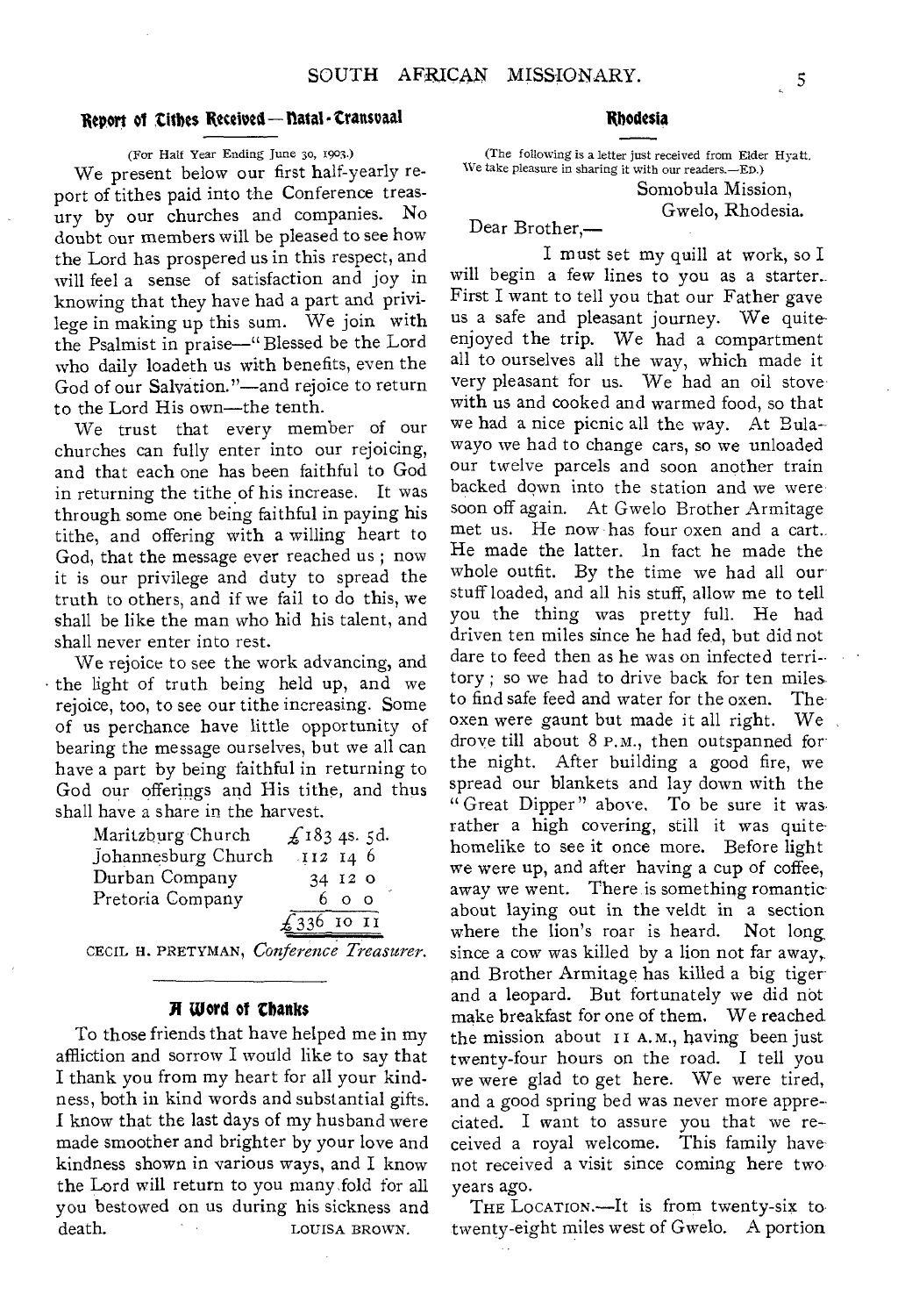of the way is very good soil. About the mission the soil is sandy, and there is a lot of small timber. The mission is situated on a rise of ground, and there are four "bread fruit" trees about. They spread out like old elms and their shade must be very pleasant during the summer. In fact it is like summer at midday now. To-day there is a cold wind blowing,—the first this season. They have had no frosts at the mission, although they have had them at Gwelo. The drought cut off nearly everything, that is, in the last crop. For fruit they have had Cape gooseberries and tomatoes. They raise plenty of these. A few banana trees are growing nicely. There is a very peculiar strip of ground on the west side of the ridge, which covers many acres. The ground is full of water and a hole soon fills to the top. It is so now, although they have had no rains since February. It appears to be good ground for gardening. They raised a fine garden on a small piece here last year. Some of it grows good rice.

THE SCHOOL.-It was opened about April, 1902. At present they have their own children, five boys and three girls, eighteen others who live with them, and ten or twelve from the kraals. So their school numbers from thirty to forty. Some of the young men are away for a short time just now. It is marvellous how fast they learn to read and write. I must mention two young men who came from the Melsetter district. You remember that this is the section that Elder Reaser was so desirous of seeing some worker enter. These boys wanted a school where they did not smoke nor drink. They visited several missions and became nearly discouraged. At last they heard of this mission, and so came here. They were pleased, and, like Philip (John  $I : 44, 45$ ), they set out to find others, and they brought three. All were others, and they brought three. from the same section, and belong to the Shangana tribe. They came in March and April. To-day these boys read their Bibles readily and write a fairly good hand. They are writing letters home about the truth. To me it is marvellous. Last night we started a class in English. I firmly believe that some of them will read their little book through in a week. Reading, writing, and spelling is all they learn so far.

We now find that Brother Armitage

wanted Mrs. Hyatt (his sister) to come up to teach for him. As you know, he and his wife have had no help for teachers or funds since coming up here. To provide food and clothing for twenty-five, and teach them, has taken some hard work, and then he has built the building besides. But God has blessed and helped him. Three of his adopted boys are a great help to him. One of these boys acted as my interpreter last Sabbath, and I think he did well. These boys assist in ways, and teach the lower classes. They stand by Brother Armitage and help to keep order, etc. In fact, they do more for him than one ordinary white man could do. I do not see how he could get along without them. The children all love and respect him. Several of them seem to be Christians. In fact, they have some fine looking boys here. Now, Brother Armitage wants Mrs. Hyatt to teach the English classes, and soon the older students will speak English quite readily.

Well, this is as far as we have gone, so I will stop. I may say that the action of the Committee to close this work has nearly broken them up, and I fear that Elder Sturdevant feels the same. We must be more careful before we take such actions in the future. Wishing you much of the blessing of the Lord, yours in the Master's work,

June 22, 1903. *W. S. HYATT.* 



#### Evidences of God's Blessing

July marked the close of the half-yearly term of the Claremont Union College Training School. Nearly all the students have left to spend the vacation with friends or relatives ; and the home, which recently seemed alive with activity, is now deserted. The teachers are enjoying a much needed and quiet rest from their taxing labours.

The Lord has indeed blessed the work of the past six months. Evidences have been given daily of His constant keeping care. So many young people, coming here from different parts of the country and from a variety of homes, are brought together in their school associations ; and yet with the exception of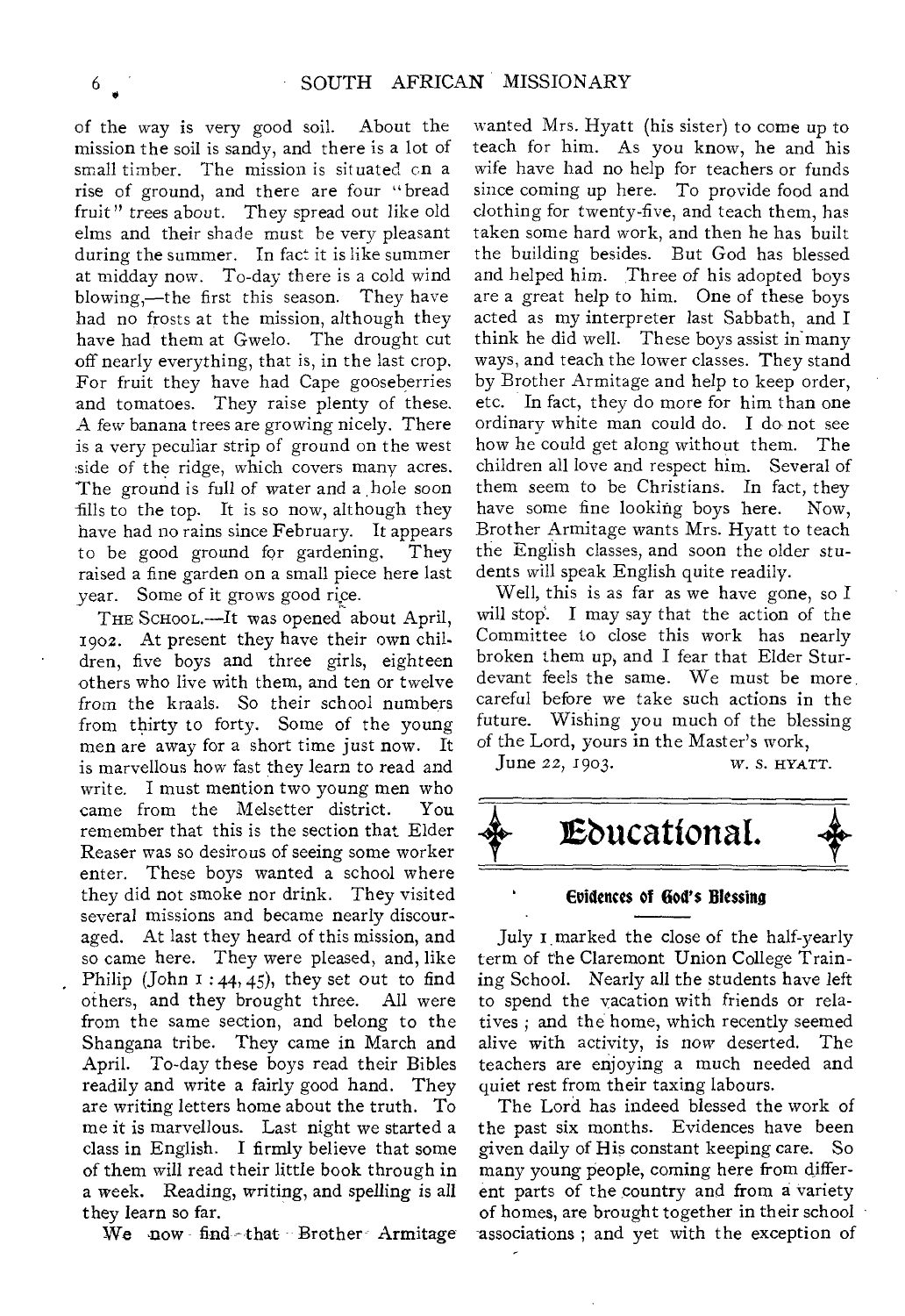a few slight indispositions, the health of all has been spared. God's plan in health reform is the best.

The earnestness which the young people have displayed in all their work is an evidence of God's blessing upon good, wholesome labour and study. They are gathered together for two hours' study each evening in one of the class rooms under the personal supervision of one of the teachers. The class recitations of the following day have shown that the study period has been well improved. In the domestic work all enter upon the task assigned with willing hearts, and soon the pleasing strains of some familiar hymn are heard. Work and song go hand in hand.

But where the greatest evidence of the Lord's blessing has been seen is in the students' Friday evening social meeting. This is their meeting, and many promises have been repeated, many words of praise and earnest prayer have ascended to God from their lips. The Lord has certainly come near our children and youth at these" times. Let us thank God for the evidences of His blessing and pray that many, yes all, of the young people who are sent to the school may eventually become, valiant workers in His wide harvest field. C. H. HAYTON.

#### School notes

The Claremont Union College began its new quarter July Is with an attendance of ninety-one.

New plans are being laid for the development of the farm. More attention will be given to fruit culture. Strawberries have been found to produce a good crop.

The larger portion of the farm land has been turned over to Brother R. Dwyer who has lately arrived with his family from Modder River. Being an experienced colonial farmer, he has confidence that he can make the farm a success. We wish him God's blessing in his undertaking.

### Cape Colony Canvassing Report for June

| Agent         | Territory    | Book                | HoursOrds. Misc.    |    |     | Value              | Delivery | Value              |
|---------------|--------------|---------------------|---------------------|----|-----|--------------------|----------|--------------------|
|               |              |                     |                     |    |     | £<br>d.<br>$S_{-}$ |          | £<br>S.<br>d.      |
| J. H. Downes  | Cape Town    | H.H.B.              | 12                  | 2  |     | 3<br>$\Omega$      |          | 10                 |
| Ina L. Austen | P. Elizabeth | $D. \text{ of } A.$ | 3                   | 3  | 8   | 5 15<br>3          |          | 10                 |
| G. W. Shone   | Bloemfontein | C. K.               | $ 2\frac{1}{2}w'k $ | 19 | 57  | 6<br>11            | 76       | ß<br>4             |
| Gospel Wagon  |              |                     |                     |    | 37  | 7 18<br>9          | 37       | 7<br>18            |
| O. H. Jubber  | Cape Town    | М. М.               | 12                  | 12 | 10  | 13<br>$\Omega$     | 3        | З<br>0<br>$\theta$ |
| 5 Reports     |              |                     |                     | 36 | 112 | -6<br>8<br>41      | 118      | 25<br>3            |

## llatal.Craitsvaal Canvassing Report for may and June, **1903.**

| Agent                                                                                                                     | Territory                                                                                  | Book                                                        | Ord.                                       | Value                                                                                                                                                                                        | Value of Helps | Total |
|---------------------------------------------------------------------------------------------------------------------------|--------------------------------------------------------------------------------------------|-------------------------------------------------------------|--------------------------------------------|----------------------------------------------------------------------------------------------------------------------------------------------------------------------------------------------|----------------|-------|
| Mrs. Smith<br>Mrs. Howard<br>Mrs. Strachan<br>J. H. Camp<br>J. Stapleford<br>F. C. Ernst<br>H. Schmidt<br>Miss H. Schmidt | $J$ ohannesburg<br>,,<br>Maritzburg<br>Greytown<br>Maritzburg<br>Pretoria.<br>Johannesburg | H.H.B.<br>,,<br>,,<br>.35<br>, ,<br> G.C. <br>$, \,$<br>, , | 5<br>65<br>14<br>28<br>57<br>34<br>41<br>6 | £<br>d.<br>S.<br>8<br>9<br>0<br>123 10<br>$\Omega$<br>25 10<br>$\theta$<br>$42^{\circ}$<br>$\Omega$<br>$\theta$<br>90 10<br>$\Omega$<br>21<br>5<br>$\theta$<br>5<br>51<br>$\Omega$<br>6<br>6 |                |       |
| $J. H.$ de Beer<br>Misc. Sales<br>8 Reports                                                                               | 66<br>Durban .                                                                             | М. М.                                                       | 8<br>42<br>354                             | 9<br>$\Omega$<br>0<br>12<br>9<br>$\Omega$<br>-6<br>390<br>5                                                                                                                                  |                |       |